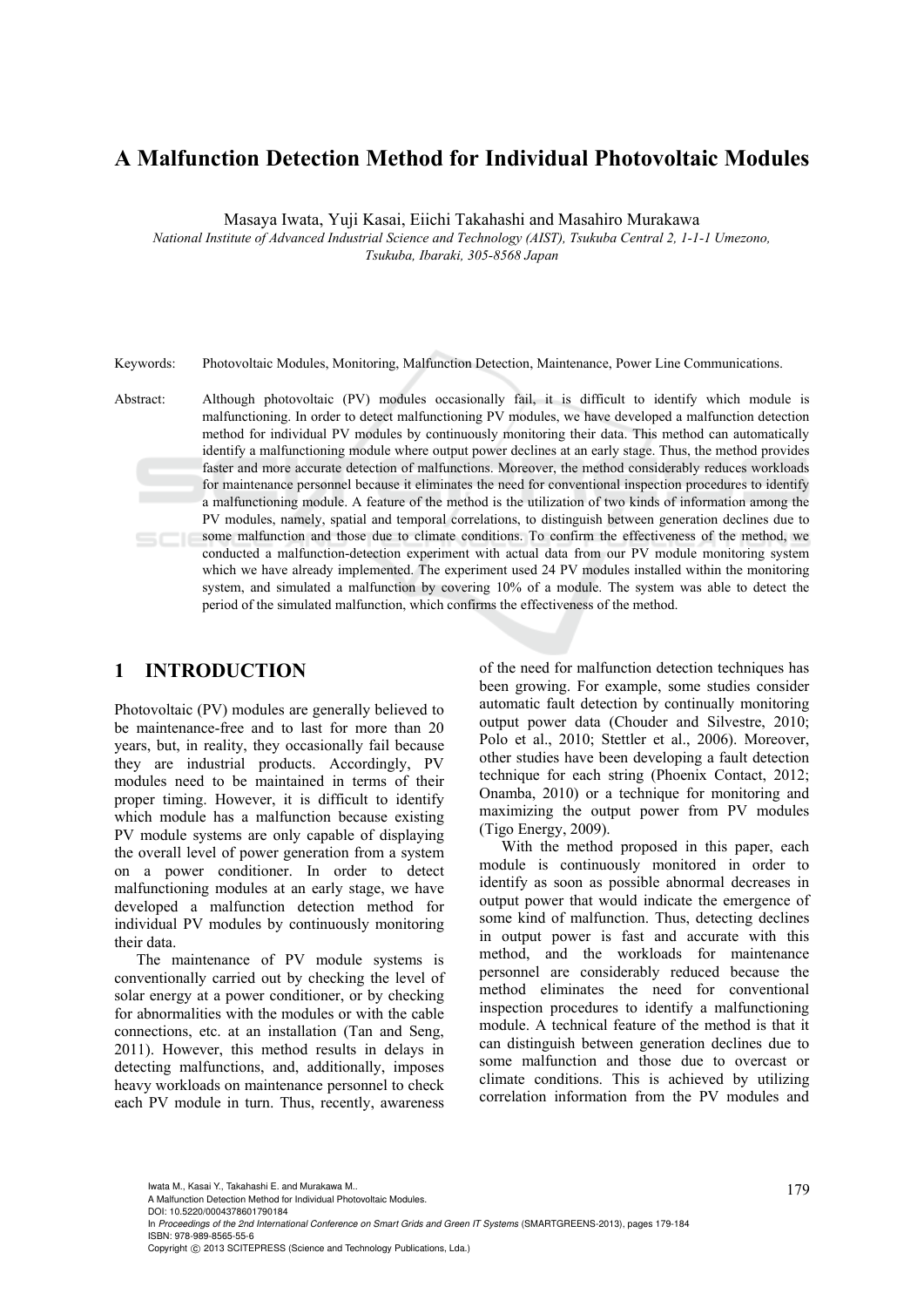$\overline{\mathcal{M}}$ 

power output data is transformed in to a form that makes it easy to detect malfunctions. We employ two kinds of correlation information; namely, spatial correlations involving comparisons among neighbour PV modules and temporal correlations involving comparisons with prior power output data.

The method utilizes a monitoring system for individual PV modules that we have already implemented (Nosato et al., 2012; Nosato et al., 2013). The system can monitor the status of each module through the installation of inexpensive dedicated transmitters and a receiver that has been developed with our original technology. Furthermore, a merit of the system is that no additional cables are required for communication purposes because the method uses the DC power lines from the PV modules as communication lines. In the present study, we conduct a detection experiment for a simulated malfunction with actual data for the PV module monitoring system, which confirms the effectiveness of the method.

## **2 MONITORING SYSTEM FOR INDIVIDUAL PV MODULES**

SCIENCE AND TECH

The method requires a PV module system that is capable of monitoring the power generated by each module. We have already developed such a system (Figure 1) (Nosato et al., 2012; Nosato et al., 2013). This section provides an outline of the system.

The system monitors the status of power generation for each module through the installation of dedicated transmitters and a receiver (Figure 2). An important advantage of the transceivers is that the system does not require additional cables for communication, because the transceivers use the power lines from the PV modules as communication lines.

A transmitter (Figure 3) is so small that it can be installed within a junction box, and a receiver (Figure 3) is installed on the front of a power conditioner. For communication, we have developed a new method that is robust to noise by applying CDMA (Code Division Multiple Access) technology which is widely used in wireless communication, such as mobile phones. Each transmitter measures the voltage, current, and temperature levels for each PV module and transmits these data. The receiver monitors the output power, voltage, current, and temperature for all the PV modules from the data received from the transmitters. The receiver is connected to a PC, where monitoring data are

displayed and saved. This system can monitor data for up to 50 modules at approximately every 18 seconds. Moreover, the transmitter can be manufactured with inexpensive commercial parts, and the manufacturing cost is estimated to be 2 to 3 U.S. dollars when mass produced.

In this study, we conduct a malfunction detection experiment for individual modules with the monitoring system.



Figure 1: Photograph of the monitoring system for individual PV modules (with modules #19 and #21, used in this paper, highlighted).



Figure 2: Overview of the monitoring system for individual PV modules.



Figure 3: Transmitter (left, 197 x 140 x 75 mm) and receiver (right, 14.5 x 42.0 mm) for the PV module monitoring system.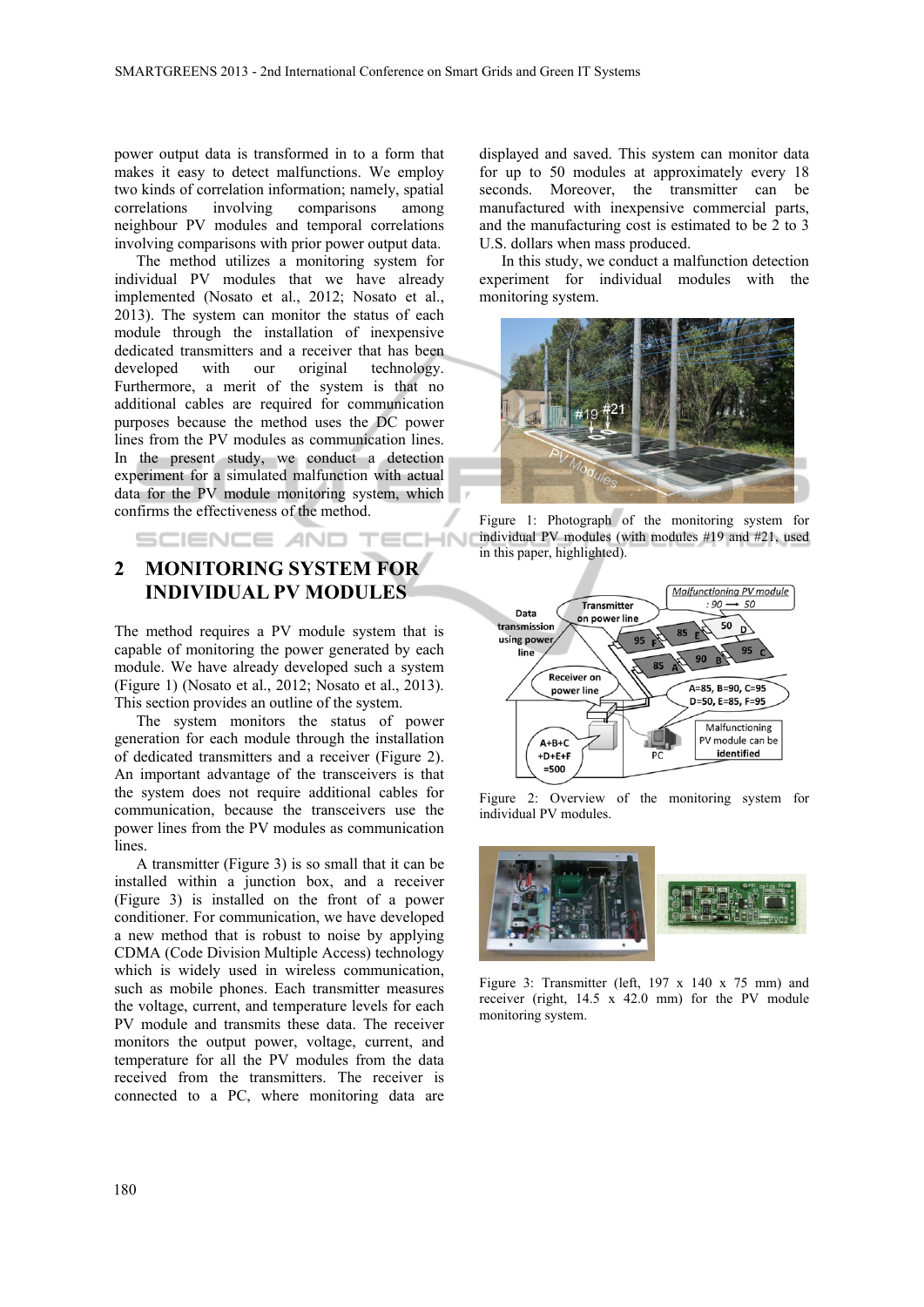## **3 BASIC CONCEPT OF MALFUNCTION DETECTION**

#### **3.1 Target Malfunction for Detection**

In this section we describe the malfunction targeted for detection in this paper.

PV modules with reduced output power can be identified with this monitoring technology for individual PV modules. However, from analyses of the reasons for power fluctuations with our PV monitoring system, output levels fluctuate markedly everyday due to (1) climatic conditions (solar irradiation and cloud coverage) and (2) environmental shade from nearby buildings and trees, etc. Thus, it is necessary to distinguish between declines due to such factors and decreases due to a malfunctioning PV module.

Within this paper, malfunction refers to a range of phenomenon affecting individual modules, from faults that would require repair to normal deteriorations in performance over time, as well as reduced performance due to soil or dirt deposits. Other causes of declines in output power include temporary dust covering all modules, such as sand deposits, and rises in temperature on a module in summer. However, such factors are beyond the scope of this paper, because they do not interfere with the detection of a malfunctioning PV module due to gradual decreases in output power from the entire array of modules.

In the present study, we focus on distinguishing malfunctions from factors (1) and (2) that are observed on a daily basis with our monitoring system.

#### **3.2 Approach to Malfunction Detection**

Figure 4 presents graphs for output powers from two modules on the same day. The graph for module #19 indicates the presence of a malfunction, while the graph for #21 indicates that output declines are due to shadow from a utility pole. However, these graphs also demonstrate how it is difficult to distinguish the two reasons just from the graphs alone. Moreover, the objective of this study is to detect as soon as possible malfunctions at their early stages, which is a more difficult challenge.

In order to correctly distinguish between them, our method utilizes correlation information obtained from simultaneously measuring power data from each PV module. More specifically, there are two types of correlation information, relating to spatial and temporal information. The spatial correlation

information is obtained by comparing the output power of each module at the same time. In this paper, the spatial correlation information compares output powers from the entire array of modules with each individual module. The temporal correlation information is obtained by plotting a time series graph for output powers for each PV module and by comparing the data in each graph.

By utilizing these two kinds of correlation information, it is possible to distinguish whether a decline is due to some malfunctioning of PV modules or just due to environmental conditions, such as shadow from buildings or trees. The cause is illustrated with the following example.



Figure 4: Two examples of output power graphs reflecting different reasons for the power decreases.



Figure 5: Obtaining a graph of maximum output power.



Figure 6: Graph of solar irradiation (same day as Figure  $5)$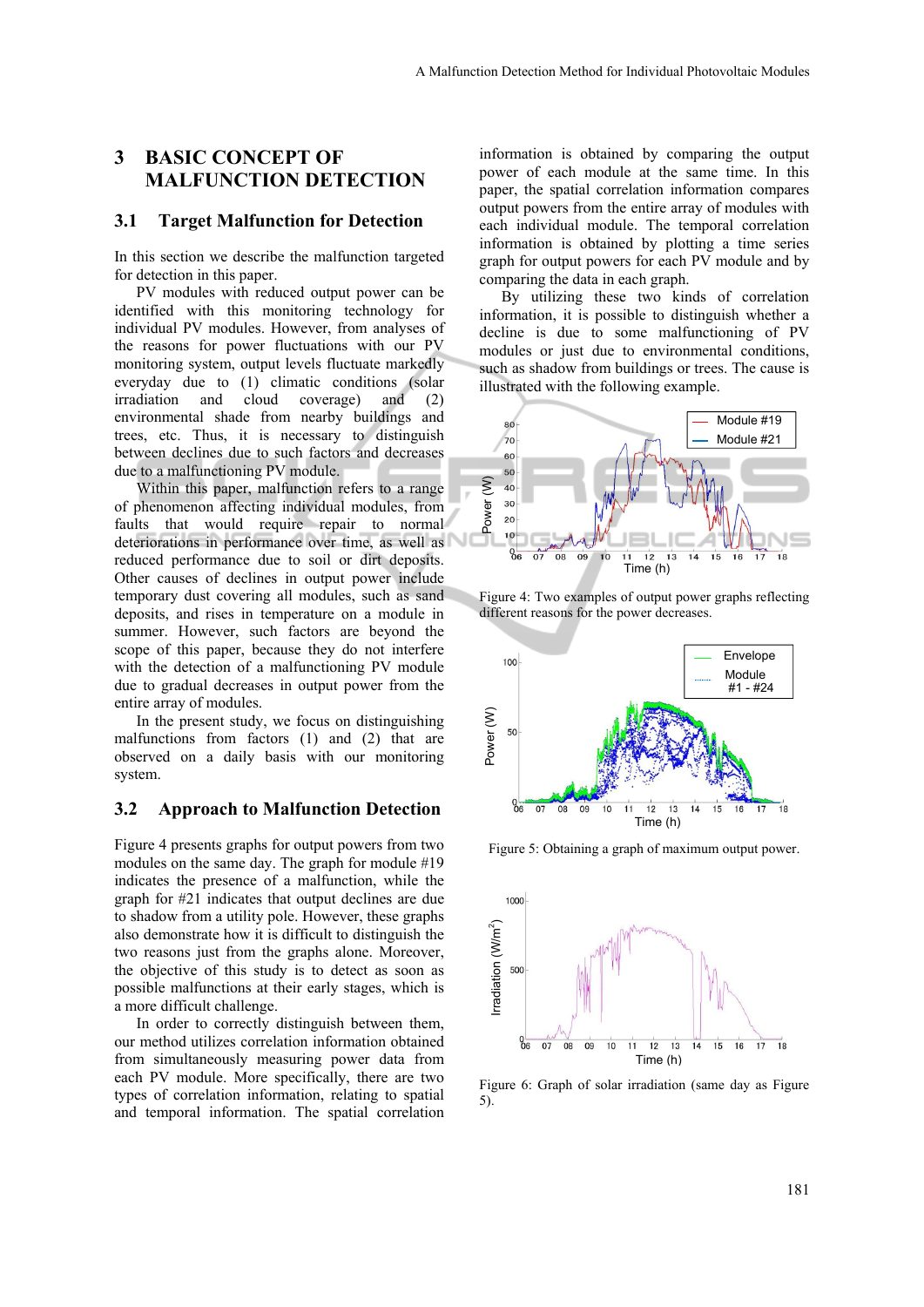

Figure 7: Graph of power output from module #19 and the envelope.



Figure 8: Graph of power output from module #21 with many small shadows and the envelope.

In our method, spatial correlation information is represented as a graph plotting maximum power levels from all the modules, and by comparing this graph with similar power level graphs for each individual module. A graph of maximum power levels is created by superimposing all the graphs for the individual modules over a day, and plotting the envelope, as shown in Figure 5. The shape of the maximum power output represents an approximation of solar irradiation (Figure 6), which can be recognized by comparing the plot shapes in Figures 5 and 6. The graph of the maximum power output is not affected by shadow falling on some of the modules, such as that from a utility pole or a house, because the value is derived from the total area of the complete PV module system.

Thus, the status of any power declines for an individual module can be determined by comparing the temporal graphs for maximum power and for that particular module. The method is illustrated with the example in Figure 4, where the power output declines in the two graphs reflect different causes. When there is a continuous difference between two graphs, as shown in Figure 7, it would indicate a continuous reduction in the power level from an envelope, which would, in turn, indicate

some malfunction with the module. In contrast, when two graphs plot similar values over some periods, despite temporal fluctuations between them, as shown in Figure 8, it indicates that the power output fluctuations are due to a shadow passing over the module.

The procedure for calculating this information is outlined in the next section.

## **4 THE MALFUNCTION DETECTION METHOD**

#### **4.1 Overview**

The section presents an overview of the malfunction detection method proposed in this paper. First, monitoring data relating to output powers from each module are converted into data adjusting for climate and seasonal changes. In this paper, we call to this conversion "normalization". The normalized data are converted so that maximum value from all measured output powers from all modules at each measurement time is assigned the value of 1. The normalized data express the output powers relative to all neighbouring modules based on the spatial correlation information. Moreover, the time series graph for each individual module shows the temporal correlation information for each module. Then, malfunction detection is conducted by detecting the modules where the normalized data values are continually at a reduced level.

#### **4.2 Procedure**

The method described in the previous section consists of the following three steps. The procedure is easily executed on a PC.

1) Creating maximum output power graphs for all the modules.

First, time series graphs of all the modules for the same day are overlaid. Next, an envelope from the overlaid graphs is plotted (Figure 5). This envelope represents the maximum output power graph for all the modules.

2) Creating the normalized data.

The measured output powers are normalized so that the total value of the envelope, representing the maximum value, is always assigned a value of 1. The normalized values are obtained by dividing each output power by the envelope values for the corresponding time point. The normalized value represents an output power that is not influenced by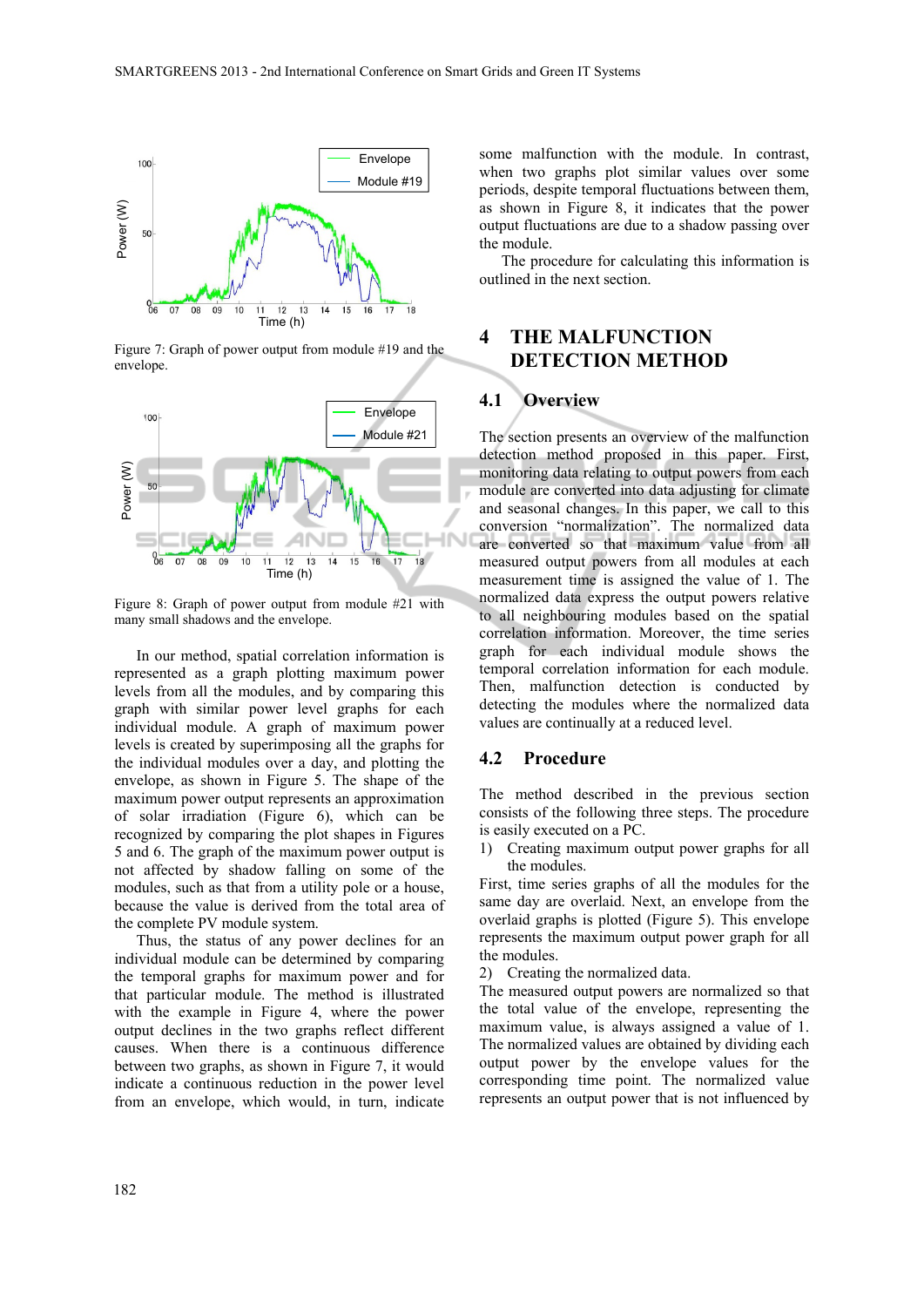changes in solar irradiation due to seasonal or weather conditions. Thus, the modules that have normalized values that are continuously lower than a certain value can be detected as possibly malfunctioning. An example of normalization is presented in the next section.

3) Detecting modules with continuously reduced normalized values.

Modules for which the normalized value is continuously lower than 1 are detected as malfunctioning. The method of detecting malfunctioning modules is to plot a graph for each module for the daily maximum normalized values, and if a value is lower than some threshold level, that would be detected.

Results from a detection experiment using this method are presented in the next section.

# **5 EXPERIMENT SIMULATING MALFUNCTION DETECTION**

To confirm the effectiveness of the malfunction detection method, we conducted an experiment that simulated malfunction detection with actual data from our PV module monitoring system. The experiment used Showa-Shell CIS thin film 24 PV modules that are installed within the monitoring system. The goal of the experiment is to simulate a malfunction by covering 10% of module #19 (Figure 9) and to detect the period of the simulated malfunction. The power output from the covered module decreased only by about 15%, so successful detection of such a decline would indicate that the method is capable of detecting malfunctions in the early stages of malfunctioning.

Figure 7 shown in Section 3 presents a graph for the power output from the 10% covered module #19. The data are converted into normalized power values for easier comparison of power reductions, as described in Subsection 4.2. Figure 10 presents a graph of the normalized power values converted from the data in Figure 7. Graphs for normalized power are made for all the modules on the days monitored.

Figure 11 presents the maximum normalized power output for one day during August 2012 from the 10% covered module #19, and from module #21 which is a neighbouring module that is representative of the normal modules. The maximum normalized values on the graph are calculated from the daily data for the interval from 1 pm to 5 pm,

because there is relatively little shadow during that interval.



Figure 9: PV module #19 with covering of 10% total area.



Figure 10: Graph of the normalized power values for module #19.



Figure 11: Experimental result.

Ten percent of the surface of module #19 was continuously covered from August 16, and that resulted in a continuous reduction in the level of power output. Figure 11 shows that the maximum normalized values were close to 1 prior to partial coverage, but that once the cover was in place, the maximum normalized values decreased to approximately 0.85. This graph clearly indicates that the level of power output from this module was lower from the start of the experiment, and that this simulated malfunction can be detected by setting a detection threshold of 0.9 for the maximum